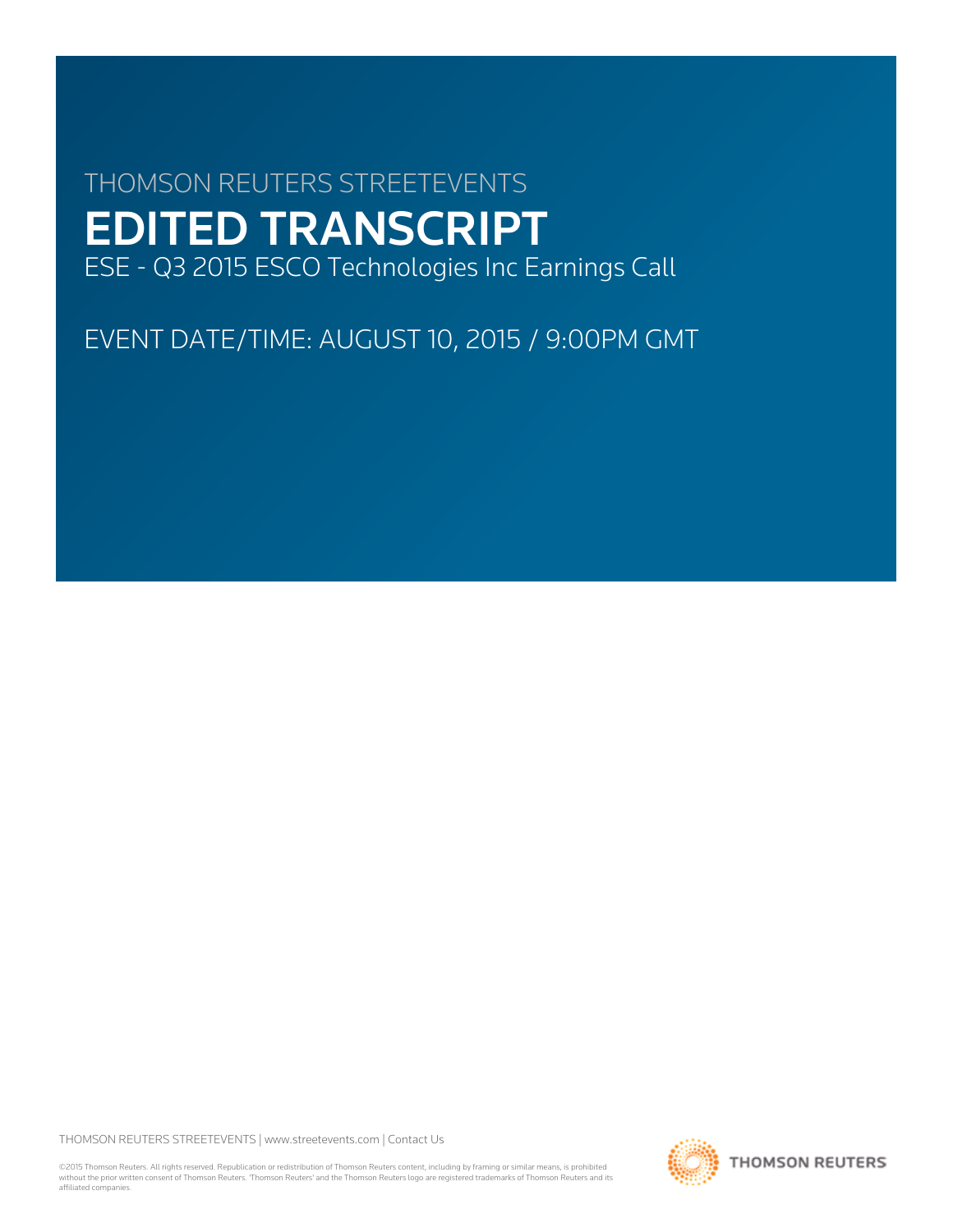#### **CORPORATE PARTICIPANTS**

**[Kate Lowrey](#page-1-0)** ESCO Technologies Inc - Director of IR **[Vic Richey](#page-1-1)** ESCO Technologies Inc - Chairman & CEO **[Gary Muenster](#page-1-2)** ESCO Technologies Inc - EVP & CFO

## **CONFERENCE CALL PARTICIPANTS**

**[Jon Tanwanteng](#page-3-0)** CJS Securities - Analyst **[Chip Moore](#page-5-0)** Canaccord Genuity - Analyst **[Sean Hannan](#page-7-0)** Needham & Company - Analyst **[Sean Nicholson](#page-9-0)** SBH - Analyst **[Ben Hearnsberger](#page-9-1)** Stephens Inc. - Analyst

#### **PRESENTATION**

#### **Operator**

<span id="page-1-0"></span>Good day and welcome to the ESCO third quarter 2015 conference call. Today's call is being recorded. With us today are Vic Richey, Chairman and CEO, Gary Muenster, Executive Vice President and CFO. And now, to present the forward-looking statement I would like to turn the call over to Kate Lowrey, Director of Investor Relations. Please go ahead.

#### **Kate Lowrey** - ESCO Technologies Inc - Director of IR

Thank you. Statements made during this call regarding the 2015 and beyond EPS, EBIT, tax rate, future growth, profitability and revenue, margins, sales, acquisitions, capital allocation and strategy, corporate costs and other statements which are not strictly historical, are forward-looking statements within the meaning of the Safe Harbor provisions of the Federal Securities laws. These statements are based on current expectations and assumptions and actual results may differ materially from those projected in the forward-looking statements due to risks and uncertainties that exist in the Company's operations and business environment including, but not limited to, the risk factors referenced in the Company's press release issued today which will be included as an exhibit to the Company's Form 8-K to be filed. We undertake no duty to update or revise any forward-looking statements whether as a result of new information, future events or otherwise.

<span id="page-1-1"></span>In addition during this call, the Company may discuss some non-GAAP financial measures in describing the Company's operating results. A reconciliation of these results to the most comparable GAAP measures can be found in the press release issued today and found on the Company's website at www.escotechnologies.com under the link Investor Relations. Now, I'll turn the call over to Vic.

#### <span id="page-1-2"></span>**Vic Richey** - ESCO Technologies Inc - Chairman & CEO

Thanks, Kate, and good afternoon. Before I give my perspective on the quarter I'll turn it over to Gary for a few financial highlights.

#### **Gary Muenster** - ESCO Technologies Inc - EVP & CFO

Thanks, Vic. As noted in the release, our third quarter earnings came in at the high end of our internal expectations despite incurring \$2 million or \$0.05 a share of nonoperating charges in the test business. In May, we expected Q3 EPS to be in the range of \$0.38 to \$0.42 and I'm pleased to report that we delivered \$0.41 per share. Our Q3 2015 GAAP EPS was \$0.45 a share which included a \$0.04 gain in discontinued operations resulting from the favorable arbitration settlement related to Aclara's closing working capital.

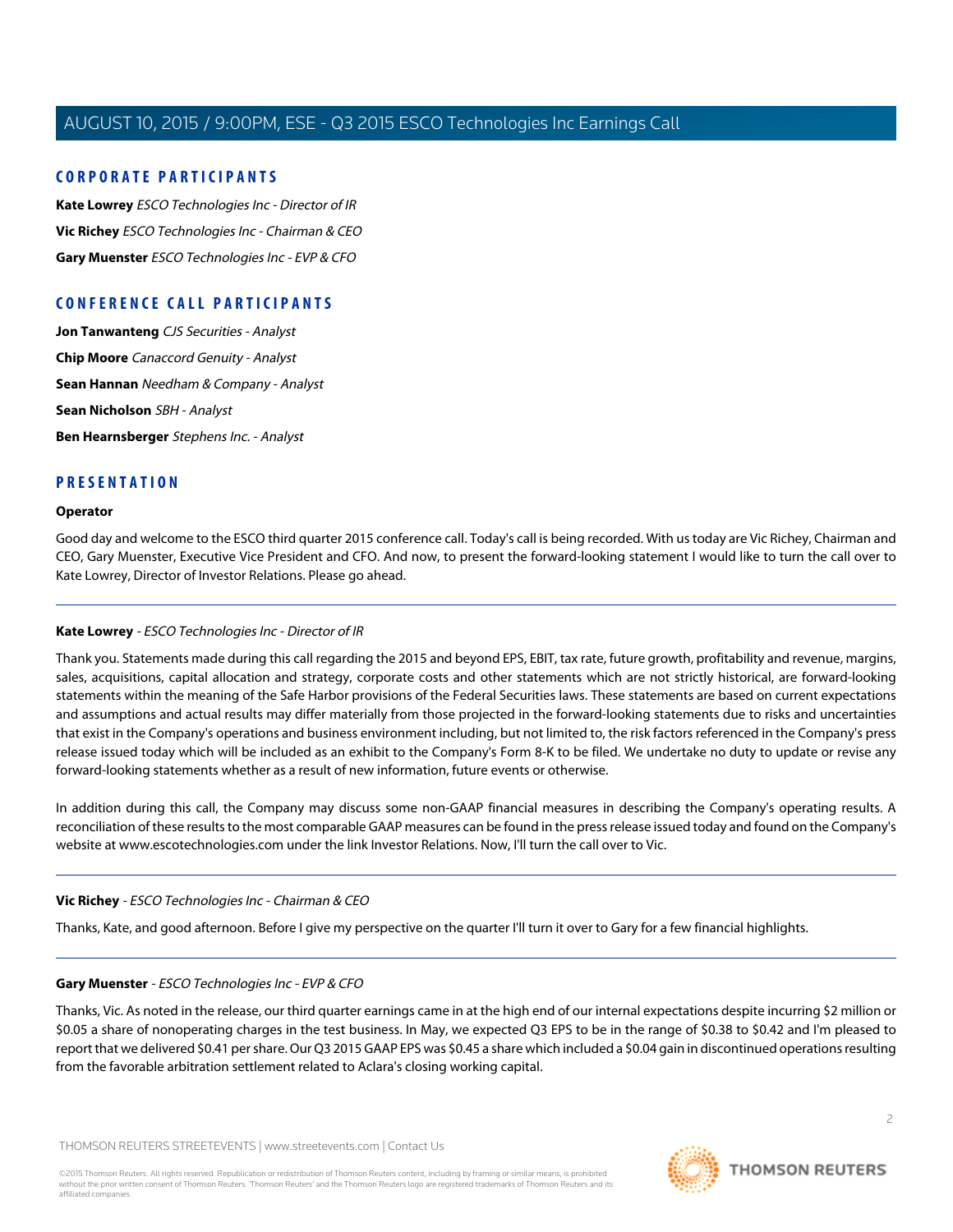The strength of our Q3 earnings was driven by the continued up cycle in commercial aerospace markets at PTI and Crissair, a 24% EBIT margin quarter at Doble, exceptional performance at TEQ where we delivered a record EBIT margin of nearly 18% and lower than planned corporate spending. While Q3 performance in test was disappointing due to continued softness in the shielding markets and throughout Europe coupled with some one-time charges incurred in the quarter, we addressed this situation with significant cost reduction actions and have realigned the organization to better manage test's global infrastructure. Consistent with our goal of positioning ESCO for sustainable long-term earnings growth, additional cost reduction actions are being implemented throughout test that are expected to result in a much more favorable operating margin. We remain firmly committed to our well-defined financial goals. During Q3, the impact of FX was not material. As a reminder, for comparative purposes, the 2014 results exclude the charges related to the Crissair facility consolidation completed last year.

I'll call out a few highlights from the release to allow you to better understand the underlying results. Q3 sales increased \$4 million from prior-year primarily due to an 11% increase in sales at Doble coupled with a 5% increase in filtration sales. These increases were muted by test sales decrease of \$2 million in the quarter. A significant accomplishment within filtration is highlighted by the continued strength of PTI in Crissair's commercial aerospace sales which increased over 15% or \$4 million in Q3 which more than offset the \$2 million decrease noted at VACCO resulting from lower SLS program sales in 2015. PTI's Q3 EBIT margin was 21% and Crissair delivered over 24% EBIT driven by the significant operating efficiencies continuing to be realized from last year's facility consolidation.

As commented on throughout the year, Doble's EBIT continues to come in better than planned driven by higher than expected international sales and additional software and service business. Doble's Q3 EBIT margin of 24% was significantly higher than the 21% reported in prior year Q3. Test sales in EBIT were below planned and prior-year as noted in my earlier comments and this is being addressed aggressively. For Q3, excluding the \$2 million of special charges, test would've delivered approximately 9% EBIT.

Corporate costs were lower than last year due to a decrease in spending on professional fees and ongoing cost management discipline. The Q3 effective tax rate increased over prior year due to the amount of discrete tax benefits recognized in the respective quarterly periods as well as changes in the mix of international versus domestic pretax earnings.

On the balance sheet, we continue to maintain a modest level of net debt which was \$28 million outstanding as of June 30. We remain committed to our capital allocation strategy which included share repurchases and dividends. As such, we returned over \$16 million to shareholders during the year to date period. We expect to continue to opportunistically repurchase shares in the open market during the balance of 2015 as we continue to be supported by this strong balance sheet.

A significant highlight of the year continues to be the strength of our entered orders and our backlog. We booked \$121 million in orders in Q3, which reflects the impact of the acceleration of orders into the first half of this year and this brings our year to date orders to \$415 million which reflects a \$32 million or 10% increase in our ending backlog which currently stands at \$334 million as of June 30. The order strength in current backlog support our sales outlook over the balance of the year.

Regarding our remaining guidance, we narrowed our full-year EPS to be in the range of a \$1.70 to \$1.75 to impact -- as a result of the impact of the softness in test. Comparing Q4 to last year, we're expecting a meaningful increase in both sales and EBIT at filtration and at Doble along with continued lower spending at corporate which drives the favorable EPS comparisons in Q4. Lastly, we expect a more normalized tax rate of approximately 34% in Q4 and I'll be happy to address any specific financial questions when we get to the Q&A. And I'll turn it back over to Vic.

## **Vic Richey** - ESCO Technologies Inc - Chairman & CEO

Thanks, Gary. As outlined in the press release and Gary's comments, our performance for the quarter in the first nine months, while on track, is coming in a form slightly different than originally anticipated. Our fluid flow and utility solutions businesses are performing well ahead of expectations which is offsetting the softness we're seeing in test. As we talked about on many occasions, this is one of the benefits of maintaining a multi-segment business.

As Gary mentioned, the aerospace business is performing well. Aerospace spares business has been stronger than expected and the downturn in the SLS program at VACCO is not as severe as we anticipated going into the year. Our commercial aerospace business is well ahead of plan led by

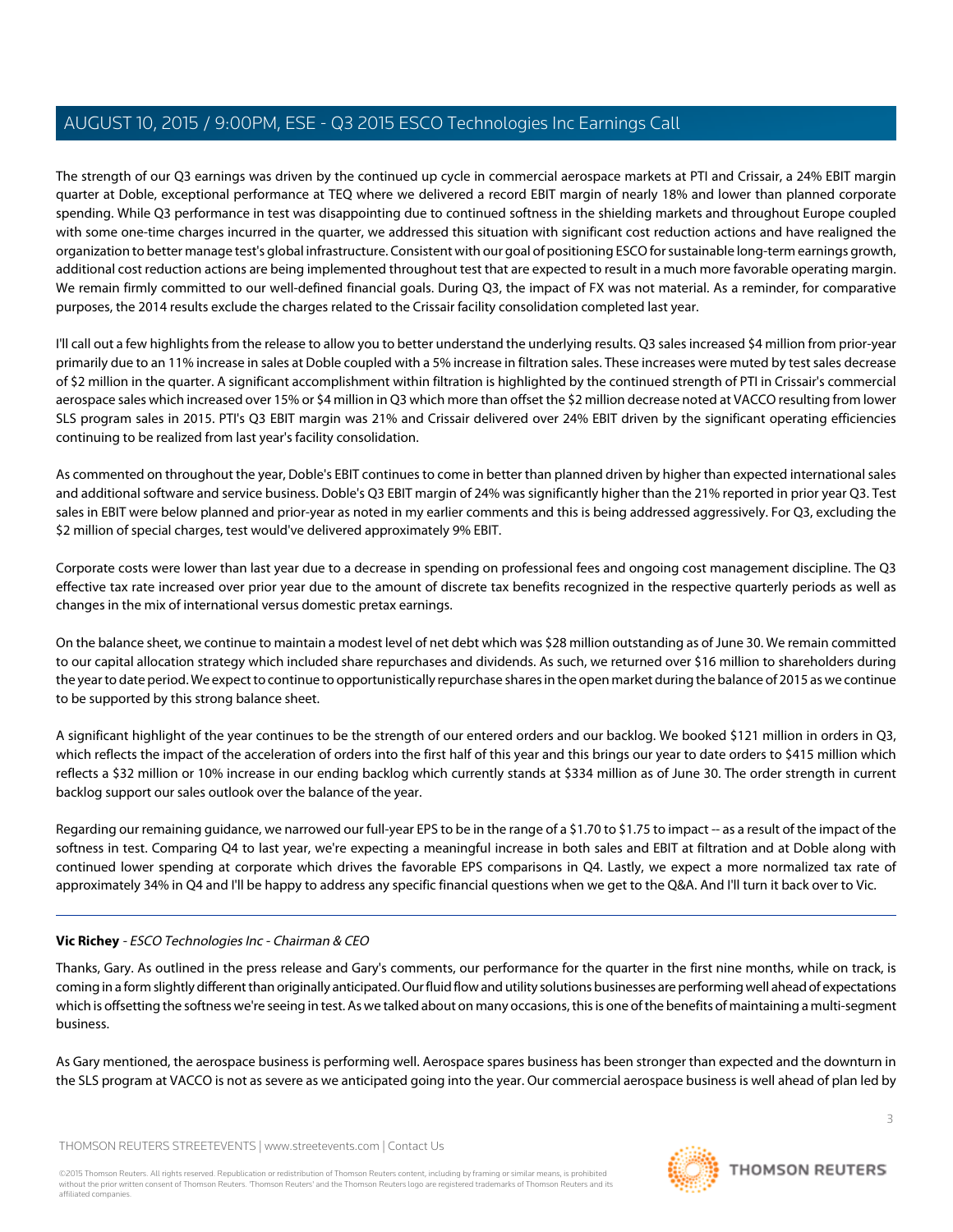new orders for the A-350 which have been stronger and earlier than anticipated. In addition to the strength of our orders, the execution in the business has been solid which is a result that improved operating margins. The outlook for this business remains strong for the balance of the year and is expected to continue into FY16.

Our packaging business, TEQ, is performing well. As Gary mentioned, the EBIT margin in the third quarter was approximately 18% and we anticipate some additional improvement in the fourth quarter. This is a solid business with above average margins which is a result of our nice niche in the medical markets.

Doble continues to perform at a high level and what I'm most excited about is the success they're having with their new offerings to augment what was already a market leading set of products, services and solutions. They were awarded their first significant order for the doblePRIME product which is their newly developed, online solutions package. They also won their first full-scale deployment of dobleARMs. The pipeline for this solution is robust and we have discussions underway with over 50 utilities. Given the nature of this product, the sales cycle can be long. But since we've been working a number of these accounts for quite some time, it's good to see tangible results.

Additionally, during quarter three, we won our first significant contract to the Doble universal controller. This is a field force automation product. One of the nice things about both the Doble Universal Controller and doblePrime is that they were new products developed using existing building blocks therefore minimizing development time and expense. Our M7 product, which is the most capable test set on the market, has been commercially launched and is gaining good customer acceptance. The bottom line, Doble's looking good and any investments we made are paying dividends.

On a test front, as we talked about over the last couple of quarters, the current market remains soft. The primary areas of concern are the shielding business, both medical and industrial, and Europe in general. To address this, we have taken several cost reduction actions and will continue to evaluate the business to ensure we're properly organized and structured to deliver an acceptable return. On the bright side, test overall backlog continues to grow which bodes well for the future.

Regarding acquisitions, we're seeing a pickup in these activities. I'm sure you've all recently seen some of the major acquisitions that have taken place in aerospace market. Obviously, these lofty multiples being paid are raising seller expectations. Our approach is to continue to look for small to medium-sized niche players which we can acquire for a reasonable multiple thereby providing acceptable return. There continues to be some opportunities out there and we're working hard to supplement the growth of our fluid flow business. Additionally, we'd like to add to our utility business and are currently evaluating several interesting opportunities.

In summary, we had a strong quarter and we're on track for a solid year and we're well-positioned for growth at all three segments. Our focus is to improve our operational performance and execute on our growth opportunities both organically and through acquisitions. I'd be glad now to answer any questions you have.

## **QUESTIONS AND ANSWERS**

**Operator**

<span id="page-3-0"></span>(Operator instructions)

Jon Tanwanteng of CJS Securities.

#### **Jon Tanwanteng** - CJS Securities - Analyst

Can you provide some more detail on the headwinds in test and maybe is it more of a demand issue, or is there a component of scheduling costs?

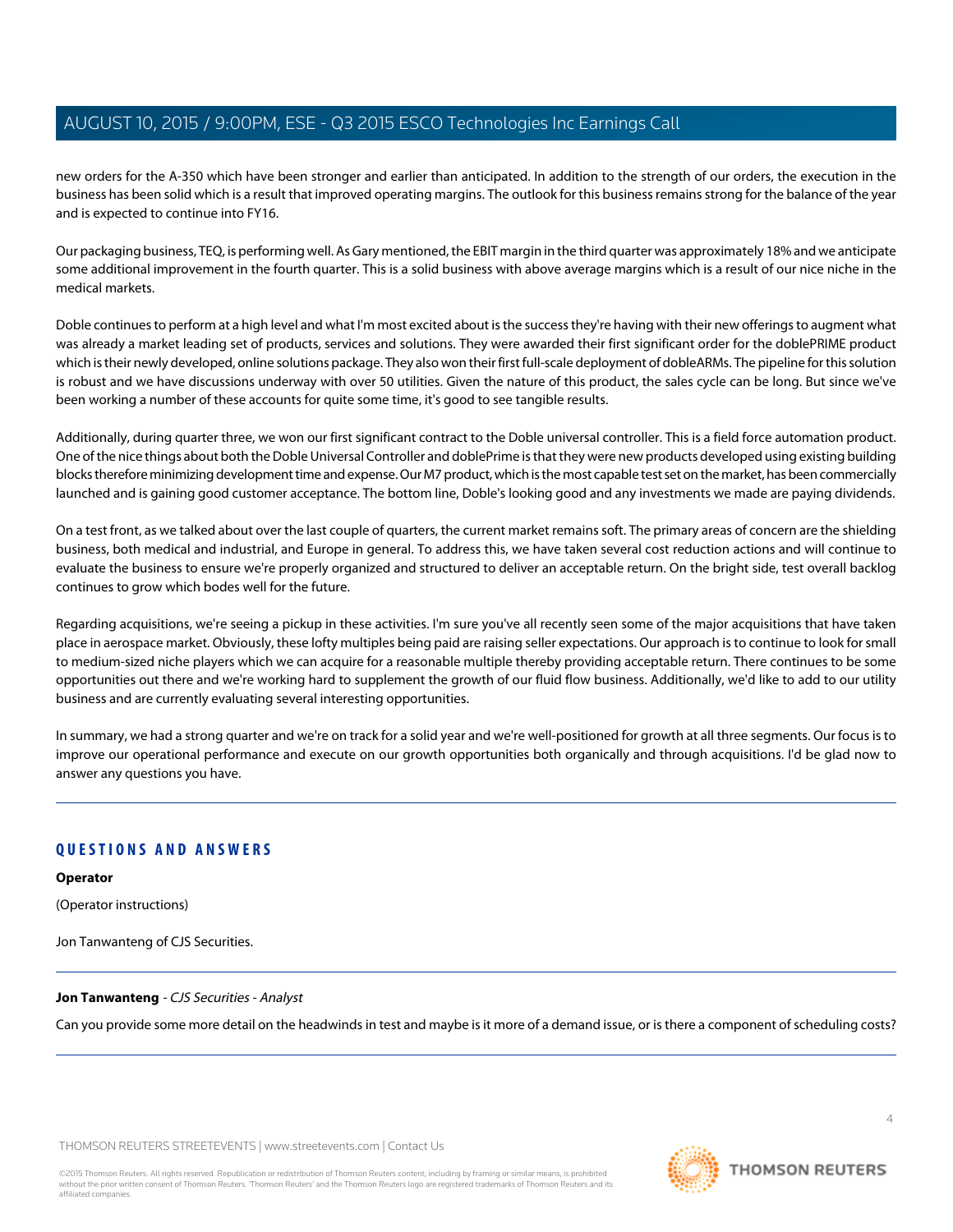#### **Vic Richey** - ESCO Technologies Inc - Chairman & CEO

I'd say -- one thing you would notice, I think, is that while we're talking about some softness, particularly in the shielding business, the backlog continues to grow. So what we're seeing is, particularly in the medical shielding business, and I think a lot of that is related to questions around reimbursement in the US and those types of issues. We've seen some of that business get softer.

But what we've seen in the offset of that is some of the longer-term system business has gotten stronger, particularly in Asia and some here in the US. So what we're really going through is a repositioning of the business and there are costs associated with the shielding business that we need to evaluate to make sure that we have the organization set up properly and that we are manufacturing the right things in the right places. And so, it's really a shifting of the business, I would say. The shielding business has gone pretty dramatically within the year. It's kind of hard to catch up with those things while we are trying to reposition for some of these longer-term systems winds that we've been experiencing.

#### **Jon Tanwanteng** - CJS Securities - Analyst

What kind of costs do you expect to occur in restructuring? What's the timeline to margins that are in the mid-teens again on a EBIT basis?

#### **Vic Richey** - ESCO Technologies Inc - Chairman & CEO

Yes, we haven't completed the valuation to understand exactly what additional actions we'd take. I think will have those clearly in a focus by year end if there are any of those. I would think that the margin should improve fairly dramatically -- well, I don't want to get too firm on that, but I do think we'll see significant improvement next year. I think we'll see the full benefit of the actions that we're taking now in the second half of next year.

#### **Jon Tanwanteng** - CJS Securities - Analyst

Great. Given the headwinds in the test business and the relative scarcity of M&A that's reasonably priced, how do you feel about your ability to hit the long-term revenue and earnings targets you set out in your three-year plan?

#### **Vic Richey** - ESCO Technologies Inc - Chairman & CEO

I still feel good about them. I do think there are acquisitions out there. As I mentioned, we're seeing more things today than we probably saw six months ago. I know people's expectations were that some things would have probably happened by now, but with the multiples that are being paid obviously, we are trying to be very disciplined about this.

But again, I think I been encouraged by the level of things we've seen more recently. We have been more aggressive in looking for opportunities. We're thinking more about opening an aperture within our core businesses to ensure that we're capturing as much that we possibly can.

I think there's got to be some end to these lofty multiples at some point. So, I do still feel positive about our ability to make those longer-term forecasts. And a lot of that, too, if you remember, we are seeing some natural pickup in our filtration business, our fluid flow business as some of these products go from development to production.

I'm very encouraged, as I mentioned in my prepared comments, about what we're seeing at Doble. That's where we're seeing some significant growth. If you remember, when we put those out, Doble was the piece of business going to grow the most over the next three years and certainly the wins that we've had over the past quarter with some of these new products, bodes very well for our ability to be able to experience that kind of growth at Doble.

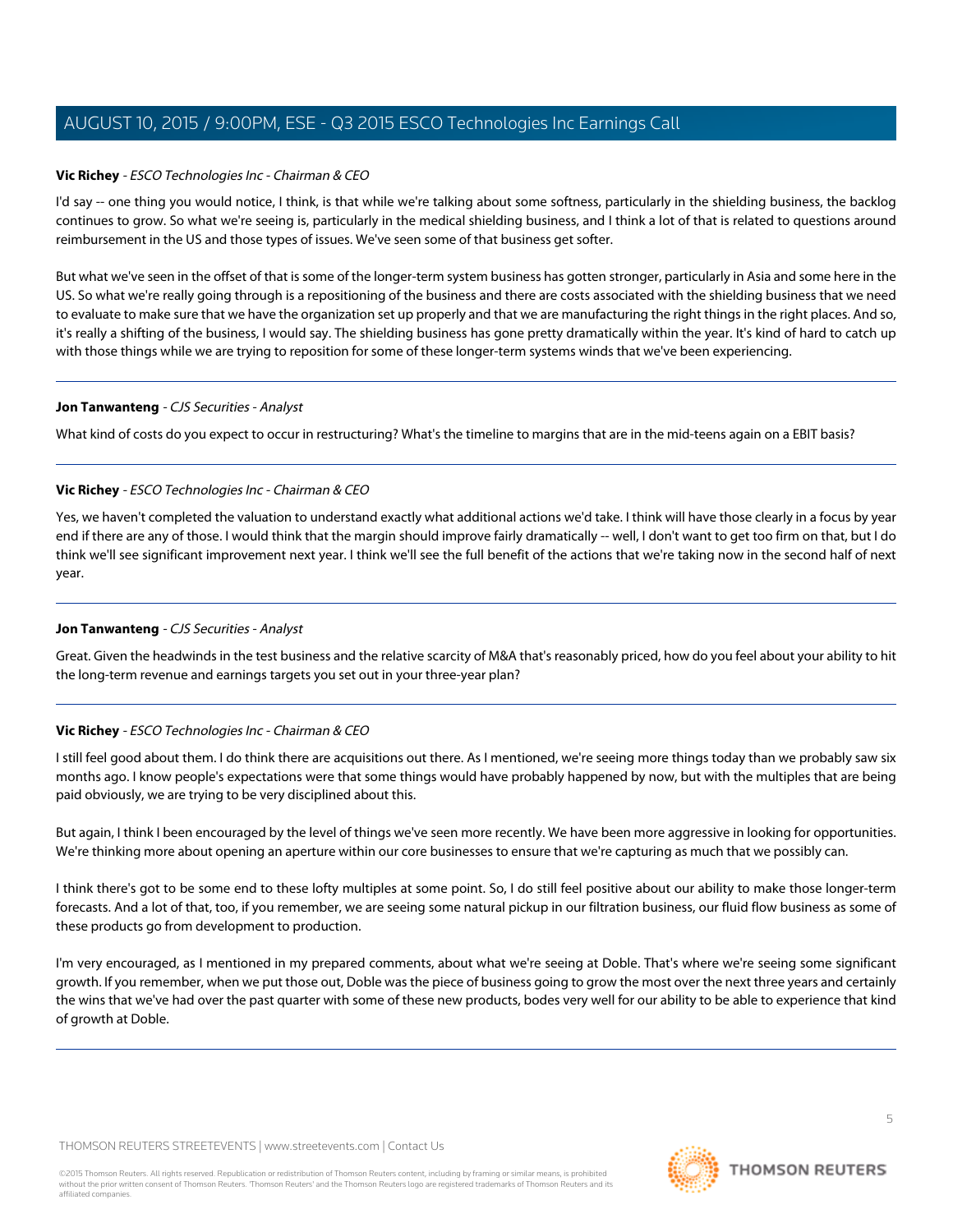#### **Jon Tanwanteng** - CJS Securities - Analyst

Great. Thank you very much.

#### **Operator**

<span id="page-5-0"></span>Chip Moore of Canaccord.

#### **Chip Moore** - Canaccord Genuity - Analyst

Thanks. Great to see the momentum with some of those newer solutions at Doble. Maybe you could give us a little more color on how that sales cycle has progressed, and now that you have some reference customers, how you think that plays out?

#### **Vic Richey** - ESCO Technologies Inc - Chairman & CEO

Well, what are seeing, particularly on the two of the products I talked about, the Doble universal controller and Doble prime, that's been a pretty rapid build of pipeline. So, those are things you can convert very quickly. I think will see an acceleration in those businesses certainly over the next 6 to 12 months. That looks very good.

The arms product, we've been working that a long time. As a mentioned, we have a lot of people that we're talking to about that. I think getting this first award with a significant utility is going to bode well because there's often a herd mentality with some of these things. And we've gotten in front of a lot of senior executives at a number of these utilities, which is what it takes. What we're really selling here is something that is going to go in as a part of their IT system and so that's the decision that's made at the highest levels of the organization.

So, a large number of the customers we're talking to, we've already gone through that executive briefing stage. The next stage is product award or responding to an RFP if there are any competitors there. I feel good about our ability to make some of those things happen this next year. This has been a great quarter, gained a momentum and I think that we'll see a lot of uptake on all three of those products as well as our typical products over the next year.

And the other one that I mentioned was the M7 and that was a big development that we undertook about 18 months ago. Really took the functionality of five different boxes, combined it into one very capable box and it for sure is the most capable tester on the market. The real benefit it has is not only putting all of that functionality in one box but you're able to significantly reduce the test time to do these types of -- to do these tests because what you're able to do is, rather than hooking up certain leads then having to take those down to different tests with a different piece of equipment.

We're talking about a significant, over 50% reduction in time, to perform the test. That obviously, time is money with these things, as well as safety. Because if you have to hook up different leads to the lines, you have to go up and down the pole or up and down with a high lift, those increase potential safety issues, and so we're able to overcome a lot of that with this new box.

#### **Gary Muenster** - ESCO Technologies Inc - EVP & CFO

This is Gary.

Just to put numbers around Vic's commentary, there which I think, obviously, is spot on; but where we're seeing the momentum come through in the numbers sequentially off of Q3 here where we did roughly \$31 million in sales with an exceptional EBIT percentage in Q4. We're looking at almost 15% sequential growth from that \$31 million.

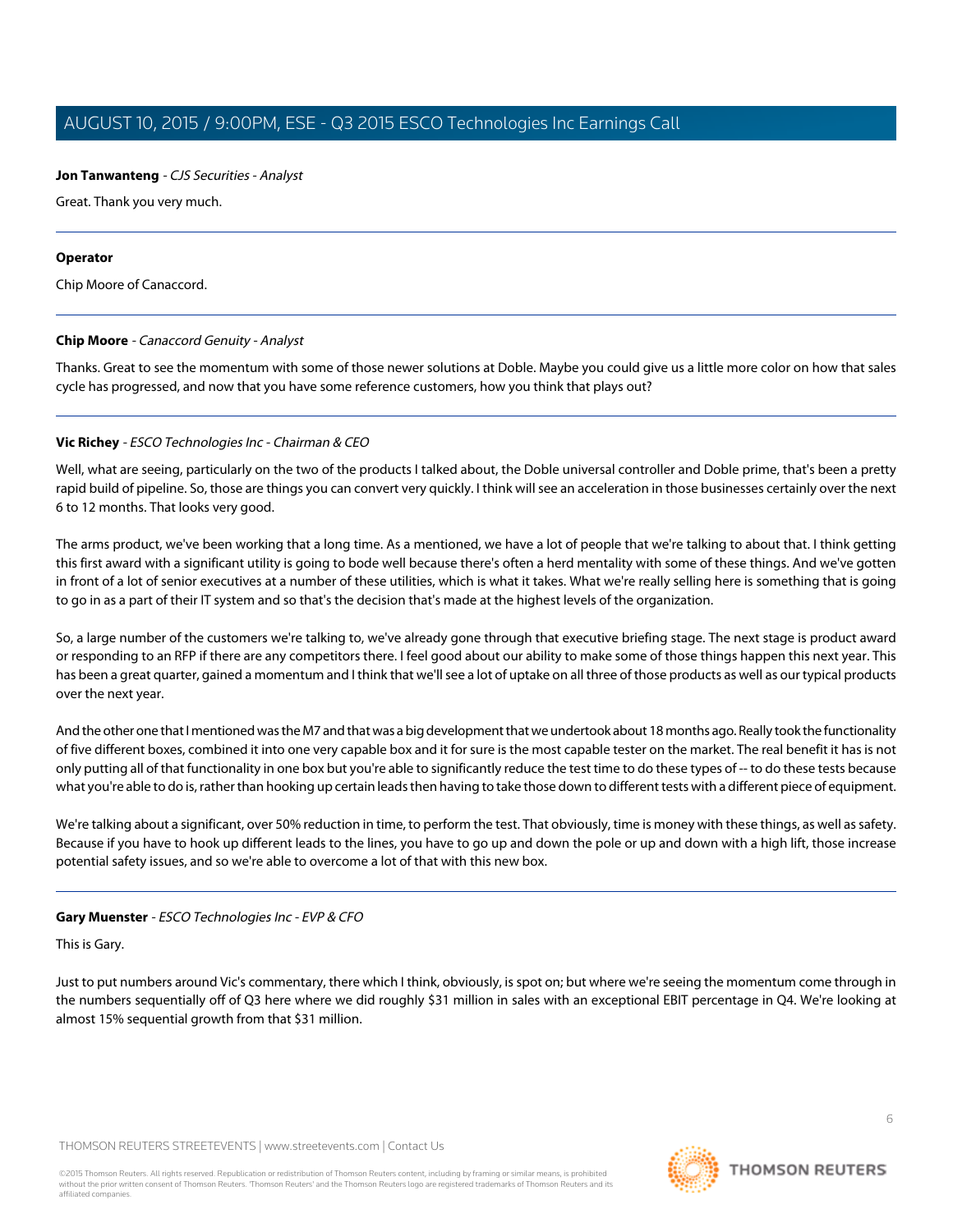Putting ourselves up \$35 million to \$35.5 million. When you have that type of incremental step up, it's driven by -- that's where you see the validation of all Vic's commentary on the momentum we're gaining there. With that volume, obviously, there's an EBIT incremental pull-through as well. In the short-term, we're going to realize this in the short-term.

#### **Chip Moore** - Canaccord Genuity - Analyst

And how do you think about margin runway as you build out that software and services component a bit more? Just layer on top of that?

#### **Vic Richey** - ESCO Technologies Inc - Chairman & CEO

Yes, obviously the software and services do carry a higher margin. We're already performing pretty well in that business, but certainly while the dollars are not as large as what we see in the lease pool or with our hardware, the margins are certainly better.

#### **Chip Moore** - Canaccord Genuity - Analyst

And we didn't really touch on the international too much for Doble. Maybe you can give us some updates there?

#### **Vic Richey** - ESCO Technologies Inc - Chairman & CEO

Yes. We feel good about that, particularly the Middle East. We're completing the contract we had in Saudi, we anticipate getting a reload on that contract in the not too distant future. That's opened a lot of doors in the Middle East as well as just doing the service business we've done there. We'll probably do a couple million dollars of additional hardware sales as a result of being there on the ground with those customers.

So, what's nice about this business is that sometimes you lead with the hardware and sometimes you lead with the software and bringing it in from the other direction. We also had some good wins in South Africa over the past six months. They've always been a good customer but we had a pretty significant hardware sales there with the new customer over the past quarter as well. So, I'll tell you the international business is, it's always a little trickier than the domestic business where we got such a big market share, but I'd say our plans to expand internationally are on track.

#### **Chip Moore** - Canaccord Genuity - Analyst

Perfect. Lastly, you talked about record quarter Tek maybe getting better next quarter. Is that Helen of Troy probe cover driven, or what are the dynamics there?

#### **Vic Richey** - ESCO Technologies Inc - Chairman & CEO

That's certainly a big piece of it. That's the biggest project that we have, and if you remember in the first half of the year, we had a shutdown of about four months while they changed the design -- the customer changed the design. So part of what we're seeing with such a strong second half is the catch up on that project. I wouldn't put it all on that.

In fact, we've had a good orders with that business this year, as well. We are about \$7 million ahead of what we anticipated going into the year. And a lot of that has been driven by the fact we've been looking for or working with customers to get longer-term contracts where historically, we get a month-to-month on some of these jobs. And now we're pushing for longer-term annual and in some case even two-year contracts. And obviously, that allows you to get some efficiencies and the material buys, as well as what we're doing in factory to increase productivity.

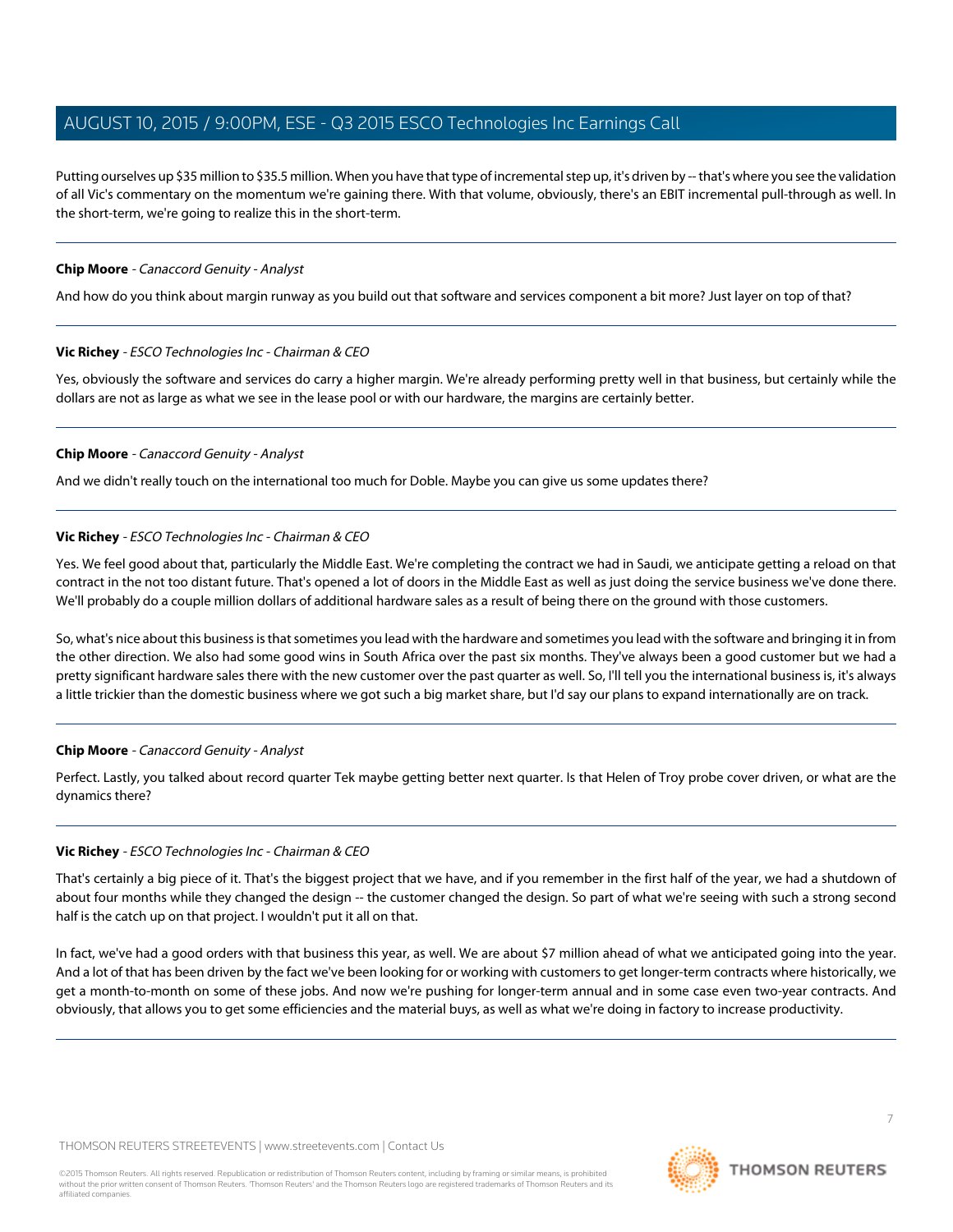**Chip Moore** - Canaccord Genuity - Analyst

Thanks.

#### **Vic Richey** - ESCO Technologies Inc - Chairman & CEO

You bet.

#### **Operator**

(Operator instructions)

<span id="page-7-0"></span>Sean Hannan of Needham & Company.

#### **Sean Hannan** - Needham & Company - Analyst

Thanks for taking my question.

Can you expand a little bit more on the orders within the quarter? So, on the overall book to bill was down quarter over quarter, but I do certainly sense some optimism, and you've hit on a few things there that you are positive on. And I have a follow-up specific to some of the orders year-to-date within test. That seems to be something your fairly optimistic about. So if there's a way to perhaps expand on that as well.

#### **Vic Richey** - ESCO Technologies Inc - Chairman & CEO

Okay, let me give you an overview and then Gary can jump in with some of the specifics. As you know, we've been running well ahead of orders for the first six months, and a lot of that was some things that had been pulled from the third quarter. So, I'm not surprised that we have a little softer quarter from an orders perspective.

If you look at it for the first nine months I think we're still about 8% to 10% above -- 10% over on a book to bill. So, generally we still feel very positive about it. With our business there's always going to be a little bit of fluctuation from quarter to quarter, but I think you need to focus on the year-to-date, and that seems very positive.

#### **Gary Muenster** - ESCO Technologies Inc - EVP & CFO

Sean, just to throw some numbers around that. When I talk about acceleration into the first half, I'll just give you a couple examples. PTI, for instance, on the commercial aerospace side, in Q2 did a load a little over \$20 million in orders and in Q3 it was about \$13 million. The reason that was, there were about \$6 million or \$7 million on just the A-350 alone that was pulled into Q2 because of the acceleration on those deliveries that they're seeing.

So, when you pull that forward, obviously we're not going to sustain \$5 million, \$6 million or \$7 million on a specific customer as we go forward. So what I've asked you to do is look at the quarterly profile within the groups there. And so, probably the most substantial in Q1 was the big win in the test business for that Nissan chamber in China. But on the filtration side, that's where we've seen most of the -- earlier than expected which is really a good thing, obviously, to get it in hand.

VACCO also had a very substantial first half of the year with they booked almost \$48 million in orders and obviously that's not their normal run rate. That would put them close to \$100 million a year. So what you're seeing there, is again, some pull-forwards on some things in the Virginia class. It's an exciting time there and also, as Vic alluded to in his commentary, the SLS program, which is kind of in a slowdown mode for this year.

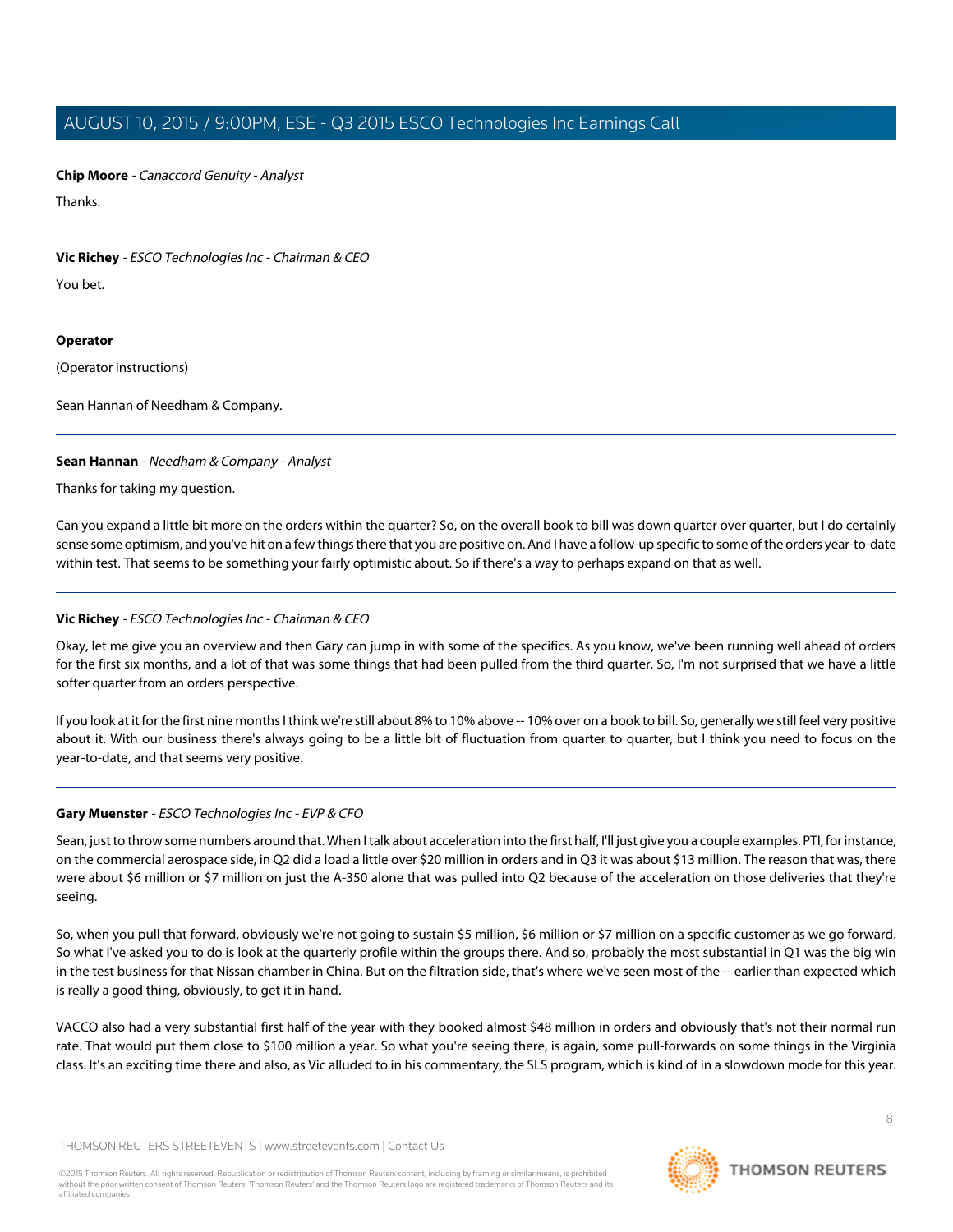What we thought was going to be down \$10 million or \$11 million, we garnered \$5 million of that back in unexpected orders in the first half. So the first half momentum obviously isn't going to carry into Q3 because of those extraordinary individual items I just called on. So, when you pull that all together for the year-to-date, I think we're in really good shape relative to the nine-month order book again, understanding the acceleration into the first half.

#### **Sean Hannan** - Needham & Company - Analyst

Then, when you look at the year-to-date bookings within test, I think within the press release commentary there certainly is optimism that's coming from that. How much -- maybe if you can comment on test, as well as some other pieces of the business, how much of what you've booked this year have you now recognized back up door in terms of revenues? And how much of this is giving us a preview, perhaps, of at this point looking into FY16 and what may carry into that period? Thanks.

#### **Gary Muenster** - ESCO Technologies Inc - EVP & CFO

Yes, I'll give the numbers overview first, and then I'll let Vic put the qualitative aspect on it. The way we look at it is, if you set aside the Nissan contract that's a one off, that was the \$11 million order and if you back that out of the equation just so you can normalize what the regular recurring business is, we're still expected to be up somewhere in the neighborhood of 5% or 6% at the end of this year. If we're talking at September 30, right now you'd still see a positive book to bill by \$5 million or \$6 million, which is a good way to start the year.

So, what we're seeing, as Vic said, moving away from small shielding and medium-sized shielding products more into the solution-oriented projects which tend to be a little bit larger, a little more complicated or complex. With that complexity comes better pricing and better opportunities to make a little more money. So, we feel pretty good where we stand today, absent the little bit of a slowdown we're seeing there and some of the charges we took. We think we're in a really good position as we enter 2016 based on the order book that we're staring at today.

#### **Sean Hannan** - Needham & Company - Analyst

Okay. And I didn't know if Vic was going to provide some commentary as well.

#### **Vic Richey** - ESCO Technologies Inc - Chairman & CEO

Yes, I would say that from an orders perspective across the Company, obviously, that's not the big issue. I mean, we've been doing very well there, even on the tests side where we've had some issues. As Gary alluded to though, that's where we've had some mixed changes, which we're addressing through the cost side. But the orders fortunately and for industrial business, I think it's pretty positive that were able to draw our backlog year-over-year. And the fact that we're doing that across all three businesses does bode well for us going into 2016.

And certainly, what we're seeing, whether it be the new product introductions at Doble that are getting traction, international business there, and then what we're seeing as far as projects going from development to production on the aerospace side, all of those things give us confidence. In fact, Jon's earlier question whether we thought our longer-term goals were still achievable, and I think this does give us the confidence as we go into 2016.

#### **Sean Hannan** - Needham & Company - Analyst

Thanks, folks.



**THOMSON REUTERS**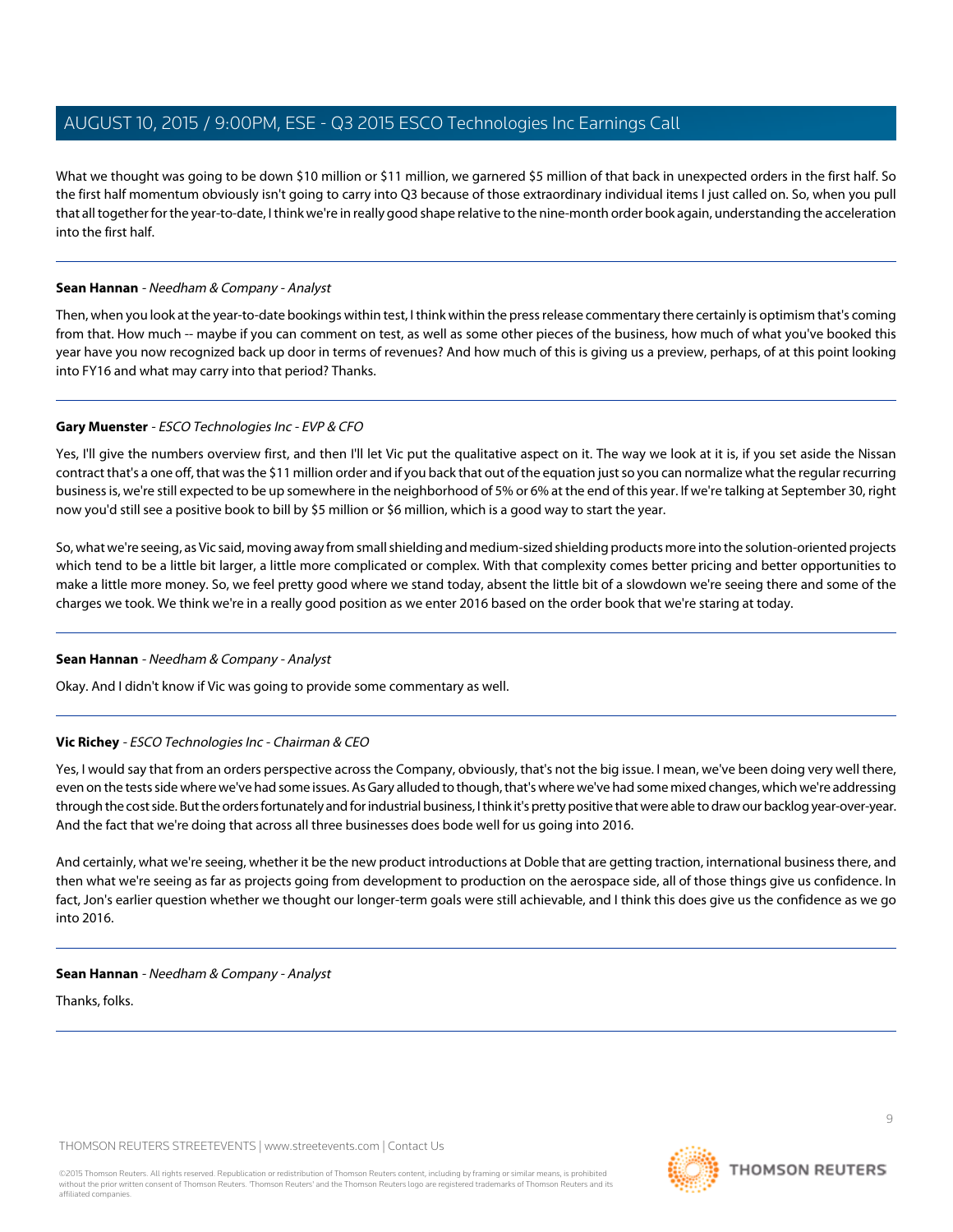#### **Operator**

Sean Nicholson of SBH.

#### <span id="page-9-0"></span>**Sean Nicholson** - SBH - Analyst

I was hoping Gary, could you walk us through that \$2 million charge that's included in that \$0.41? Is that correct? And what things would have looked like, given that's a one-time charge?

#### **Gary Muenster** - ESCO Technologies Inc - EVP & CFO

Yes, tying into the whole repositioning, as Vic said, realignment of what we did has changed the reporting structure from a geographical basis to a more functional basis. And Vic's comments where he talked about making sure we're producing the right products in the right geographies for the right customer so we're not shipping stuff all over the place. And also, help mitigate some FX and things like that.

What we did is realign some of the inventory and some other things as well. And so with that, we took the one-time charge of \$0.05. So mathematically absent that, we would've done \$0.46, which would have been well above the high-end of our expectations that we communicated both at the start of the year and now. And that would be driven by the Doble outperformance and the filtration outperformance. So, what we take away as a positive is despite the headwinds that both the shielding market, as well as the special charges we took that we still came in at the top end of our range. You could think about this as \$0.46, and you wouldn't be irrational with that thinking.

#### **Sean Nicholson** - SBH - Analyst

Okay. All right. Thank you. That clears it up.

#### <span id="page-9-1"></span>**Operator**

Ben Hearnsberger of Stephens.

#### **Ben Hearnsberger** - Stephens Inc. - Analyst

Gary, on the Q4 guide, are there any charges embedded in that Q4 number that you gave us?

#### **Gary Muenster** - ESCO Technologies Inc - EVP & CFO

You know, we're contemplating that, and to answer Jon's question earlier, we're not looking at \$5 million and \$10 million worth of restructuring. We streamlined the big things there a couple of years ago when we closed the Glendale Heights. What I would put this as similar ranges what we did in Q3 relative to this. I'd call it more trimming around the edges, and so if you calibrated it somewhere below \$5 million or below you'd be okay. And we're certainly hoping it's at the lower end but it is baked into our numbers.

So if you looked at the rationale in lowering our guidance by \$0.05 and if you were to assume that \$0.05 in Q3 and if you said it was \$2 million in Q4, you'd be at \$0.10. It would be back to where we started. So, it's not a big number and it'll have a payback that's pretty immediate, which validates back to Vic's strategy of getting back to the mid-teens there. I think the actions that we're undertaking certainly bode well for how we get there.

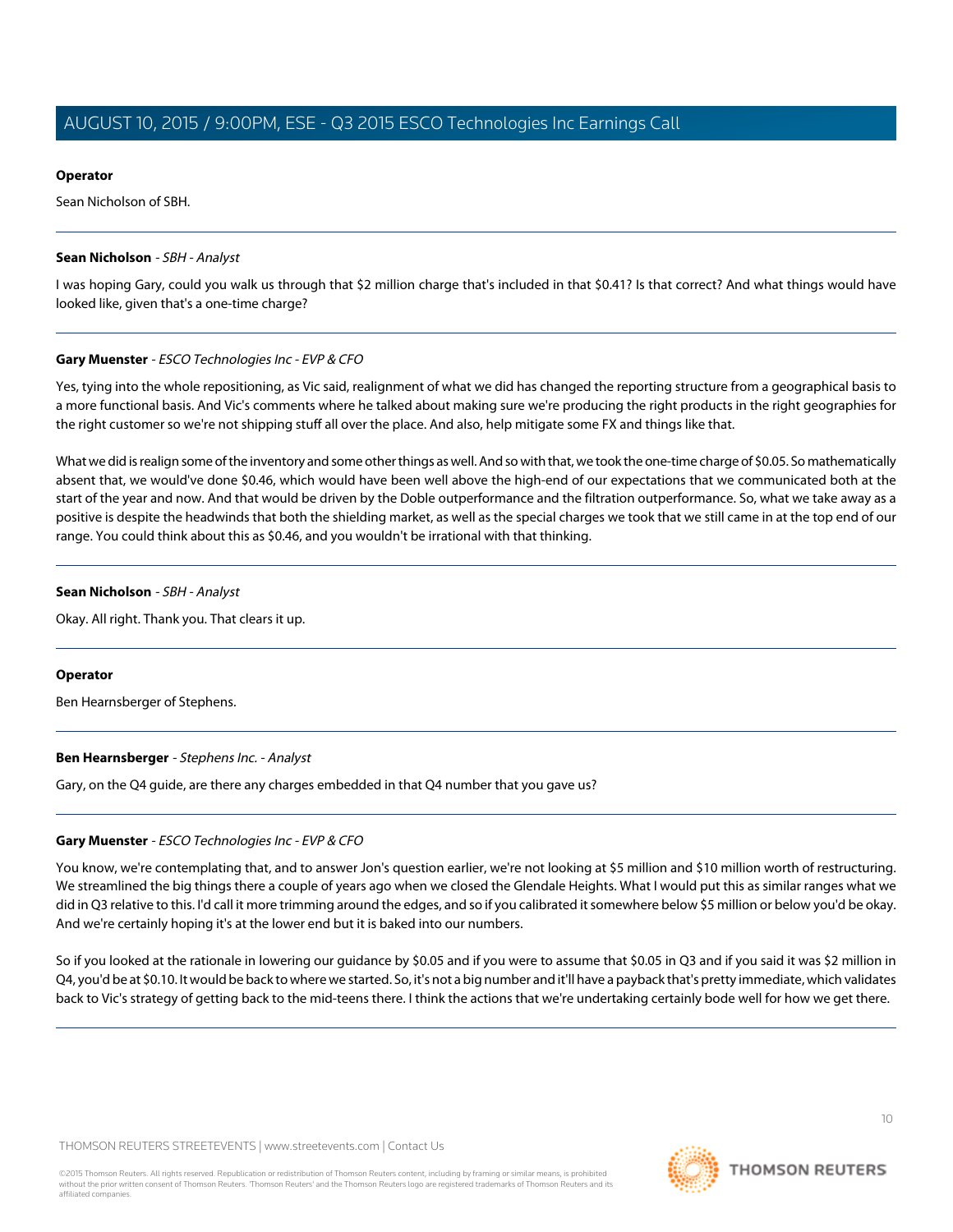#### **Ben Hearnsberger** - Stephens Inc. - Analyst

So, if we see a relatively immediate payback on some of those charges, the idea would be your back to that -- are you getting to that low double digit in 2016 in terms of EBIT margins in the segment?

#### **Vic Richey** - ESCO Technologies Inc - Chairman & CEO

Yes, we should be.

#### **Ben Hearnsberger** - Stephens Inc. - Analyst

Got it. Then, another question around test. I know earlier in the year you had some timing and execution issues within the segment and it sounds like you've got some mix issues this quarter. I'm trying to get a sense for whether project timing and execution played out any in Q3 or those issues were pretty much passed and this was all driven by mix?

#### **Vic Richey** - ESCO Technologies Inc - Chairman & CEO

Yes, I don't think there were any significant timing issues in the third quarter. We did have some in the first half. There's always a little bit of shifting to the left or the right, whatever, but there wasn't a significant piece of what the issue was in the third quarter.

#### **Ben Hearnsberger** - Stephens Inc. - Analyst

Got it. Then, maybe to clarify your earlier comment, you mentioned that you should get back to low double digit margins in test next year. Is that going to be on a maybe an end of year quarterly basis, or are we talking about on a full-year basis?

#### **Vic Richey** - ESCO Technologies Inc - Chairman & CEO

I'd say on a full-year basis we should be there.

#### **Ben Hearnsberger** - Stephens Inc. - Analyst

Got it. Then, one last one. You mentioned the A-350 is running a little bit ahead of schedule. Can you give us a sense or some color around how the other large projects are ramping -- the platforms are ramping?

#### **Vic Richey** - ESCO Technologies Inc - Chairman & CEO

Yes, they are ramping on schedule. We've not seen any acceleration of any of the other ones. The important thing, those are all relatively small - smaller compared to the A-350. So the A-350 is the biggest one of those both from a shift set values as well as the number of airplanes to be shifted in the year. But the rest of them remain on schedule. Not ahead, but fortunately not behind schedule either.

#### **Ben Hearnsberger** - Stephens Inc. - Analyst

Got it. Thank you very much.